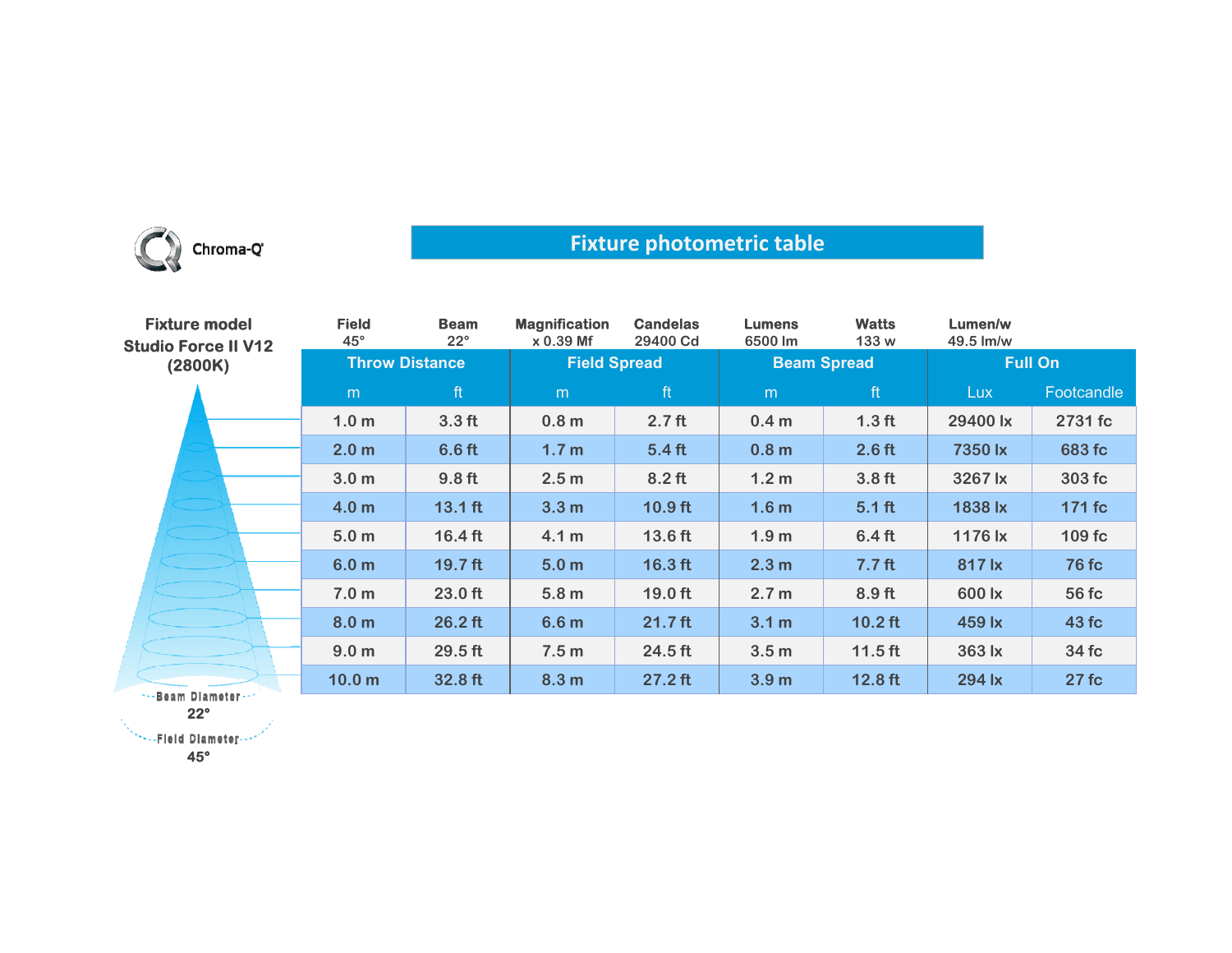

## **Fixture photometric table**

| <b>Fixture model</b><br><b>Studio Force II V12</b><br>(3200K) | <b>Field</b><br>$45^\circ$ | <b>Beam</b><br>$22^{\circ}$ | <b>Magnification</b><br>$x 0.39$ Mf | <b>Candelas</b><br>31000 Cd | <b>Lumens</b><br>6900 lm | <b>Watts</b><br>133 w | Lumen/w<br>52.0 lm/w |            |
|---------------------------------------------------------------|----------------------------|-----------------------------|-------------------------------------|-----------------------------|--------------------------|-----------------------|----------------------|------------|
|                                                               | <b>Throw Distance</b>      |                             | <b>Field Spread</b>                 |                             | <b>Beam Spread</b>       |                       | <b>Full On</b>       |            |
|                                                               | m                          | ft                          | m                                   | ft                          | m                        | ft                    | <b>Lux</b>           | Footcandle |
|                                                               | 1.0 <sub>m</sub>           | 3.3 <sub>ft</sub>           | 0.8 <sub>m</sub>                    | 2.7 <sub>ft</sub>           | 0.4 <sub>m</sub>         | 1.3 <sub>ft</sub>     | 31000 lx             | 2880 fc    |
|                                                               | 2.0 <sub>m</sub>           | 6.6 <sub>ft</sub>           | 1.7 <sub>m</sub>                    | 5.4 <sub>ft</sub>           | 0.8 <sub>m</sub>         | 2.6 <sub>ft</sub>     | 7750 lx              | 720 fc     |
|                                                               | 3.0 <sub>m</sub>           | 9.8 <sub>ft</sub>           | 2.5 <sub>m</sub>                    | $8.2$ ft                    | 1.2 <sub>m</sub>         | 3.8 <sub>ft</sub>     | 3444 lx              | 320 fc     |
|                                                               | 4.0 <sub>m</sub>           | $13.1$ ft                   | 3.3 <sub>m</sub>                    | $10.9$ ft                   | 1.6 <sub>m</sub>         | $5.1$ ft              | 1938 lx              | 180 fc     |
|                                                               | 5.0 <sub>m</sub>           | $16.4$ ft                   | 4.1 <sub>m</sub>                    | 13.6 ft                     | 1.9 <sub>m</sub>         | 6.4 <sub>ft</sub>     | 1240 lx              | $115$ fc   |
|                                                               | 6.0 <sub>m</sub>           | $19.7$ ft                   | 5.0 <sub>m</sub>                    | $16.3$ ft                   | 2.3 <sub>m</sub>         | 7.7 <sub>ft</sub>     | 861 lx               | 80 fc      |
|                                                               | 7.0 <sub>m</sub>           | $23.0$ ft                   | 5.8 <sub>m</sub>                    | $19.0$ ft                   | 2.7 <sub>m</sub>         | 8.9 <sub>ft</sub>     | 633 lx               | 59 fc      |
|                                                               | 8.0 <sub>m</sub>           | $26.2$ ft                   | 6.6 <sub>m</sub>                    | $21.7$ ft                   | 3.1 <sub>m</sub>         | $10.2$ ft             | 484 lx               | 45 fc      |
|                                                               | 9.0 <sub>m</sub>           | 29.5 ft                     | 7.5 <sub>m</sub>                    | 24.5 ft                     | 3.5 <sub>m</sub>         | $11.5$ ft             | 383 lx               | 36 fc      |
| ***Beam Diameter***                                           | 10.0 <sub>m</sub>          | 32.8 ft                     | 8.3 <sub>m</sub>                    | $27.2$ ft                   | 3.9 <sub>m</sub>         | $12.8$ ft             | 310 lx               | 29fc       |

**22°**

**SEE Diameter --**

**45°**